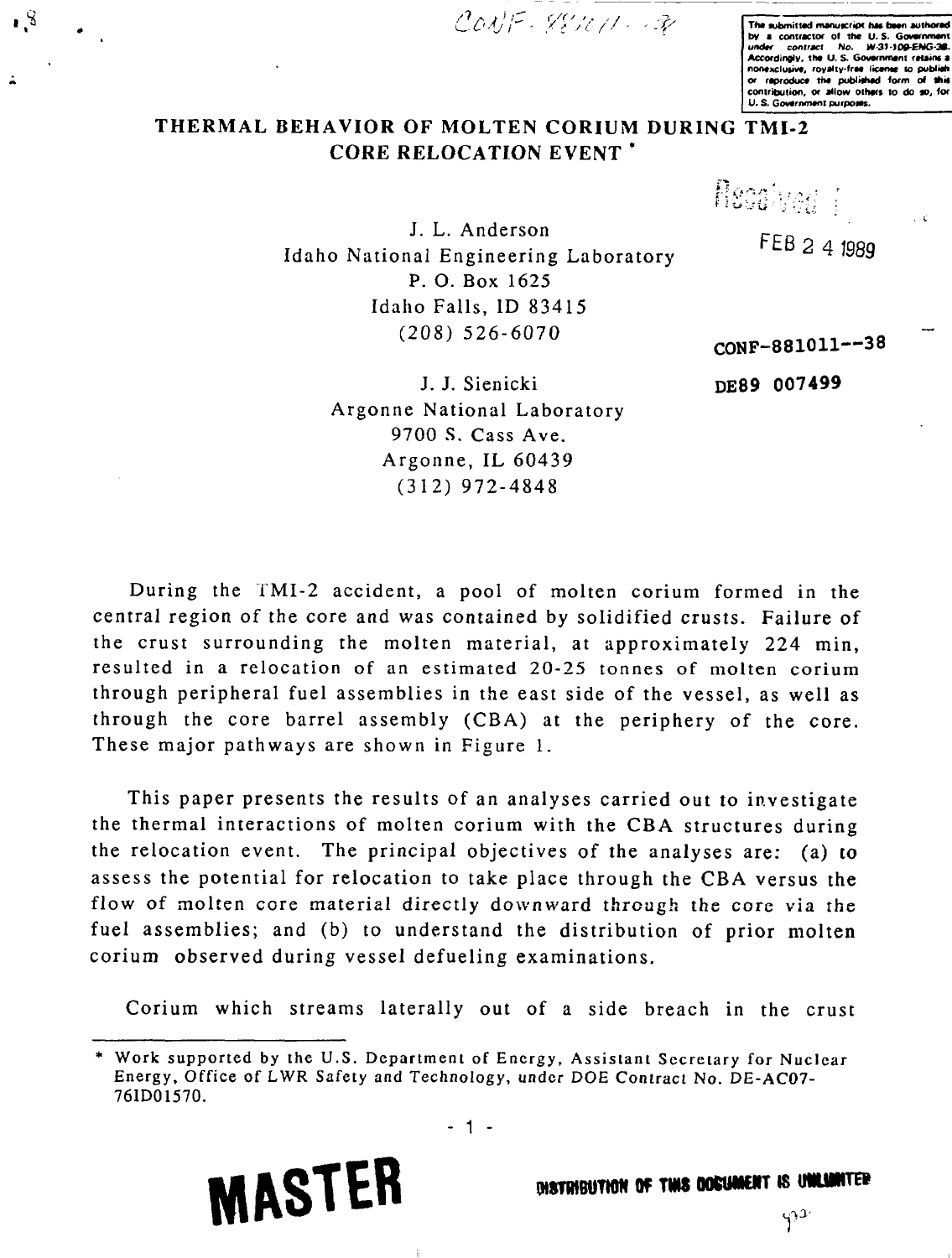surrounding the pool will impinge upon the vertical baffle plate structure immediately surrounding the core. Calculations were carried out investigating the ablation of the 1.9 cm thick baffle plate by a lateral jet of impinging corium. For an assumed circular jet diameter, the velocity of the impinging corium stream was determined from the estimated relocation time, which was varied from 30 to 120 seconds, and the total relocated mass which *is* known to be about 25 tonnes. Forced convection heat transfer from the impinging corium to the baffle plates was assumed to be limited by the presence of an oxide crust of solidified corium between the flowing molten corium stream and the underlying steel [1]. Boundary conditions on the back side of the plate appropriate to liquid at saturation temperature (584 K) were used. Following the inception of ablation, the crust within the jet impingement region is envisioned to exist as thin segments which move along the top of a film of melted stainless steel. The crust acts as a significant resistance to heat flow from the corium to the baffle plate. Corium thermophysical properties were obtained from MATPRO [2] for the composition of 65 mole %  $UO_2$  - 35 mole %  $ZrO_2$ corresponding to the mean proportions determined from analysis of the lower plenum samples [3]. A nominal stream diameter of 10-cm was assumed based upon observed damage to the core barrel [4]. The nominal molten superheat was taken equal to 200 K, reflecting an analysis of convective heat transfer from the molten pool immediately prior to the relocation event [5].

The calculational results are given in the full paper for a range of jet diameters, total relocation times, and initial corium superheats (i.e., excess temperature above the corium oxide phase liquidus). For the nominal conditions of a 10 cm stream diameter and 200 K of superheat, melt through of the 1.9 cm thick baffle plate is predicted to occur within 14 to 29 seconds after initial impingement. During the 14-29 sec prior to melting of the baffle plate, an estimated 6-11 tonnes of corium would flow downward through the core peripheral assemblies. The remainder of the estimated 25 tonnes of relocated corium would subsequently have access to the CBA and could then relocate through the CBA. Similar melt through calculations were performed to estimate the time for melting the 5.1 cm thick core barrel structure (Figure 1). The results indicate that an impingement time between 36-77 sec would be required for melting the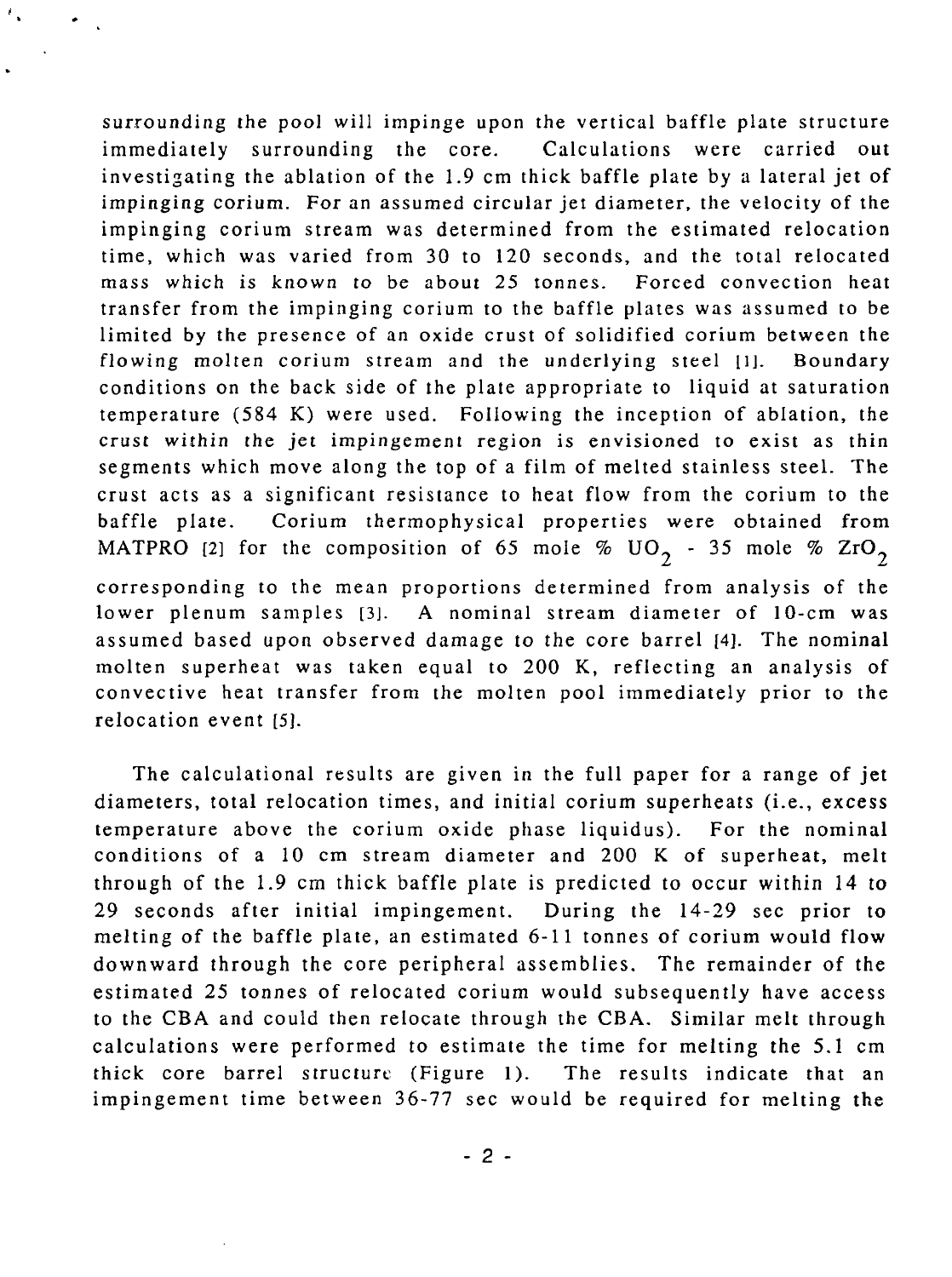core barrel. This would require an additional 30 tonnes of corium flow. Since only 25 tonnes of corium is estimated to have relocated, the calculation suggests that core barrel melting would not be expected.

N.

In summary, an analysis of the melt through of the vertical baffle plate by an impinging corium stream predicts that breaching of the baffle plate occurred early enough during the TMI-2 relocation event to permit the greater portion of the relocated corium mass to enter the core barrel assembly. Following baffle plate penetration, breaching of the core barrel representing the CBA outer boundary is not predicted before the inventory of impinging corium has been exhausted. These predictions are in agreement with visual examinations of the corium debris which have established baffle plate melt through, core barrel survival, and which indicate that a major portion of the molten corium relocated by way of the core barrel assembly. The full paper will also present the results of additional analyses of the flow and freezing of corium within the CBA, including the effects of heat transfer from the corium to surrounding water and steel structure.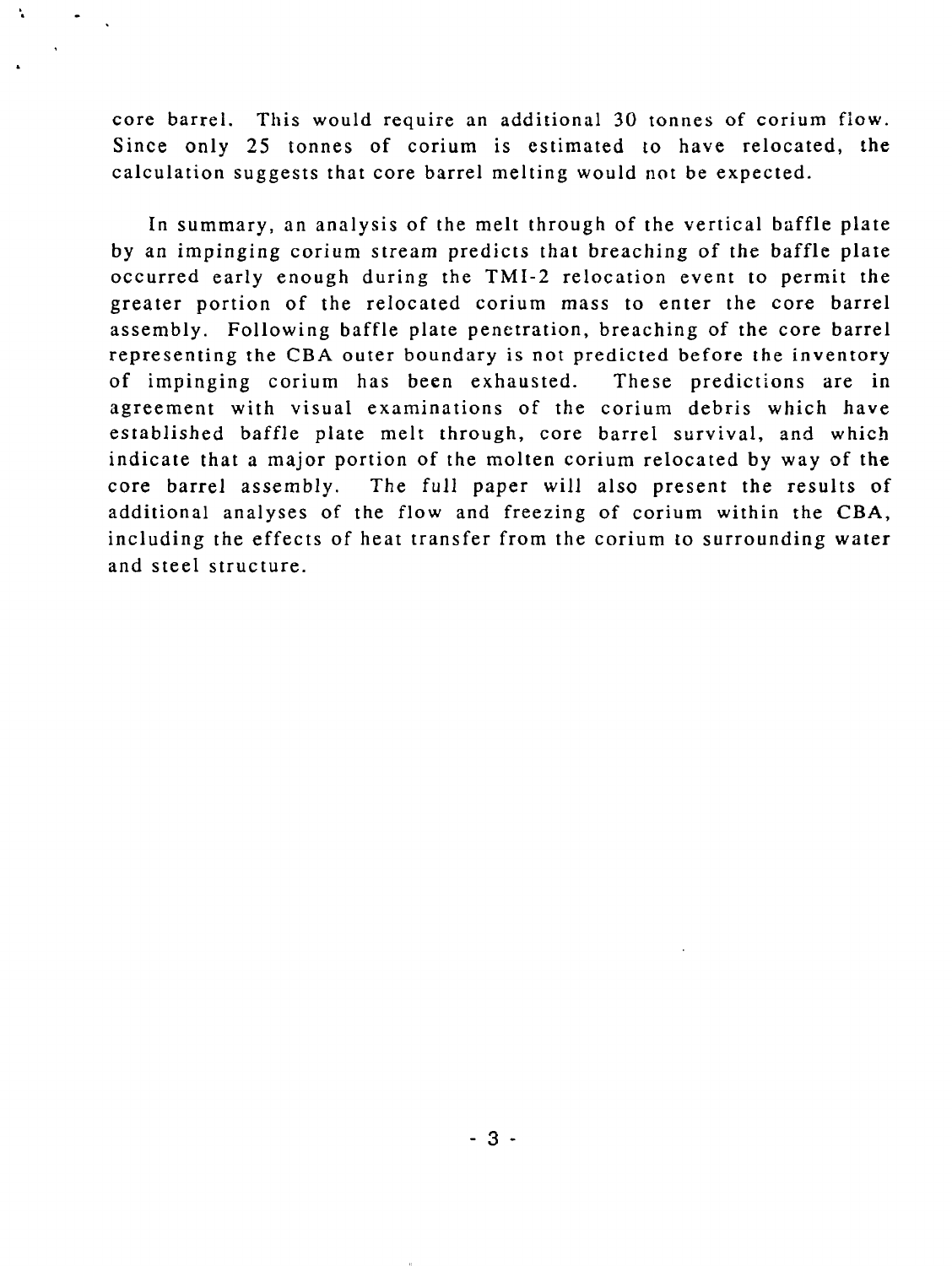## **REFERENCES**

 $\frac{1}{2} \sum_{i=1}^n \frac{1}{2} \sum_{j=1}^n \frac{1}{2} \sum_{j=1}^n \frac{1}{2} \sum_{j=1}^n \frac{1}{2} \sum_{j=1}^n \frac{1}{2} \sum_{j=1}^n \frac{1}{2} \sum_{j=1}^n \frac{1}{2} \sum_{j=1}^n \frac{1}{2} \sum_{j=1}^n \frac{1}{2} \sum_{j=1}^n \frac{1}{2} \sum_{j=1}^n \frac{1}{2} \sum_{j=1}^n \frac{1}{2} \sum_{j=1}^n \frac{1}{2} \sum_{j=$ 

- [1] J. J. Sienicki and B. W. Spencer, Analysis of Reactor Material Experiments Investigating Corium Crust Stability and Heat Transfer In Jet Impingement Flow, ANS Proceedings 1985 National Heat Transfer Conference, Denver, CO, August 4-17, 1985, p. 255, American Nuclear Society, La Grange Park, IL (1985).
- [2] D. L. Hagrman, Materials Properties Models for Severe Core Damage Analysis. EGG-CDD-5801, May 1982.
- [3] C. S. Olsen, D. W. Akers, & R. K. McCardell, Examination of Debris from the Lower Head of the TMI-2 Reactor. GEND-INF-084, January 1988.
- [4] GPU Nuclear, Upper Core Support Assembly Data Acquisition. TMI-2 Technical Bulletin 88-01, Rev. 0, February 16, 1988.
- [5] M. Epstein & H. K. Fauske, The TMI-2 Core Relocation Heat Transfer and Mechanism. EGG-TMI-7956, July 1987.

## **DISCLAIMER**

**This report was prepared as an account of work sponsored by an agency of the United States Government. Neither the United States Government nor any agency thereof, nor any of their employees, makes any warranty, express or implied, or assumes any legal liability or responsibility for the accuracy, completeness, or usefulness of any information, apparatus, product,** *or* **process disclosed, or represents that its use would not infringe privately owned rights. Reference herein to any specific commercial product, process, or service by trade name, trademark, manufacturer, or otherwise does not necessarily constitute or imply its endorsement, recommendation, or favoring by the United States Government or any agency thereof. The views and opinions of authors expressed herein do not necessarily state or reflect those of the United States Government or any agency thereof.**